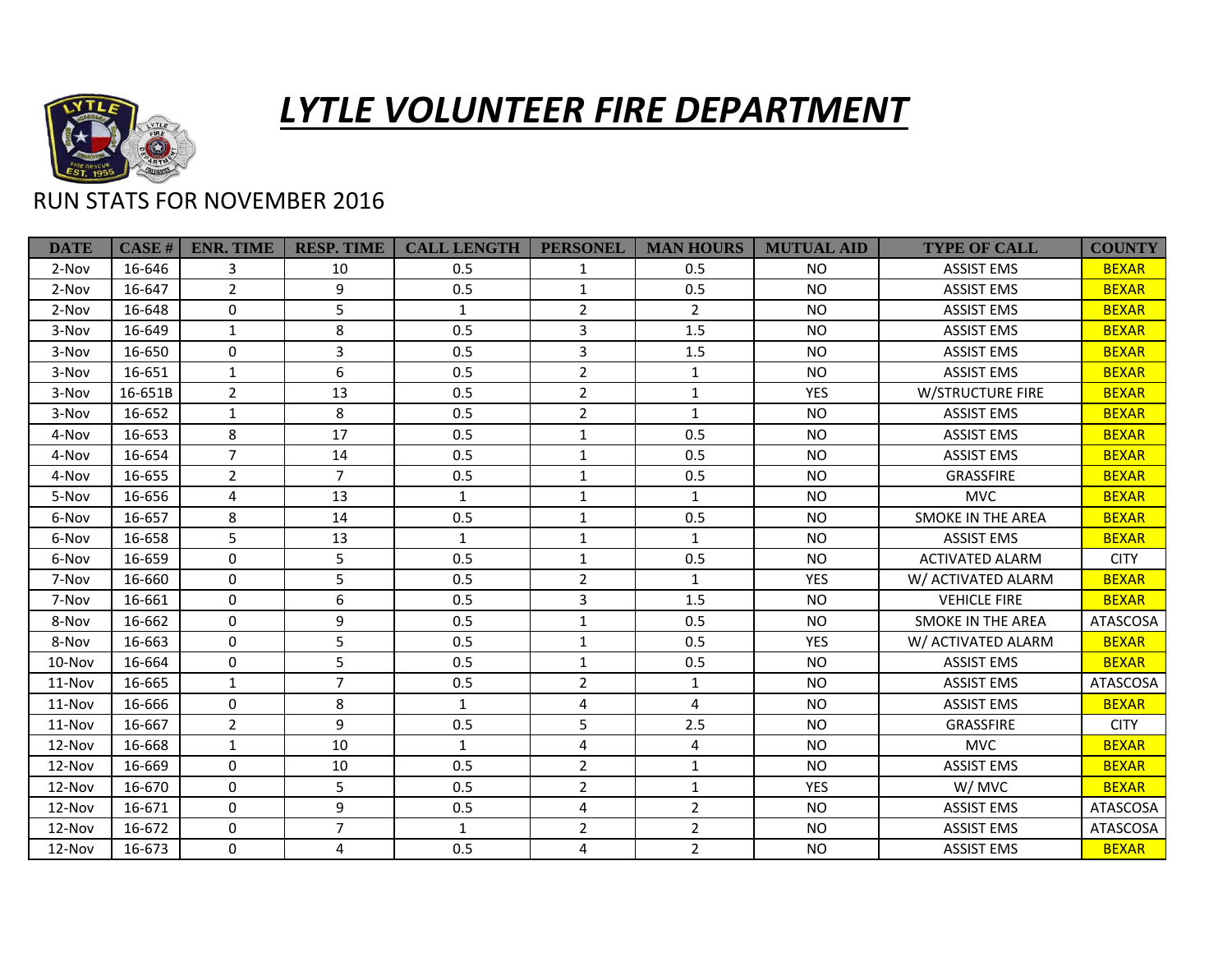| 12-Nov   | 16-674 | $\mathbf{1}$   | 5              | 0.5          | 4              | $\overline{2}$ | <b>NO</b>      | <b>MVC</b>               | <b>BEXAR</b>    |
|----------|--------|----------------|----------------|--------------|----------------|----------------|----------------|--------------------------|-----------------|
| $13-Nov$ | 16-675 | 0              | 8              | 1            | 4              | 4              | <b>YES</b>     | GRASSFIRE                | <b>BEXAR</b>    |
| 13-Nov   | 16-676 | $\mathbf{0}$   | $\mathbf{1}$   | 0.5          | $\mathbf{1}$   | 0.5            | <b>NO</b>      | <b>ASSIST EMS</b>        | <b>BEXAR</b>    |
| 13-Nov   | 16-677 | 0              | 3              | 0.5          | $\mathbf{1}$   | 0.5            | <b>NO</b>      | <b>ASSIST EMS</b>        | <b>BEXAR</b>    |
| 13-Nov   | 16-678 | $\Omega$       | 4              | 0.5          | $\mathbf{1}$   | 0.5            | <b>NO</b>      | <b>ASSIST EMS</b>        | <b>BEXAR</b>    |
| 15-Nov   | 16-679 | $\mathbf{1}$   | 3              | 0.5          | 3              | 1.5            | <b>NO</b>      | <b>GRASSFIRE</b>         | <b>ATASCOSA</b> |
| 15-Nov   | 16-680 | $\mathbf{0}$   | 5              | 0.5          | 3              | 1.5            | <b>YES</b>     | W/ STRUCTURE FIRE        | <b>BEXAR</b>    |
| 15-Nov   | 16-681 | $\mathbf{0}$   | 11             | 0.5          | $\overline{2}$ | $\mathbf{1}$   | <b>NO</b>      | <b>ASSIST EMS</b>        | <b>BEXAR</b>    |
| 15-Nov   | 16-682 | 0              | $\overline{7}$ | $\mathbf{1}$ | 5              | 5              | <b>NO</b>      | <b>ASSIST EMS</b>        | <b>BEXAR</b>    |
| 16-Nov   | 16-683 | $\mathbf{0}$   | $\overline{2}$ | 0.5          | $\mathbf{1}$   | 0.5            | <b>NO</b>      | <b>RESCUE</b>            | <b>CITY</b>     |
| 16-Nov   | 16-684 | $\mathbf{1}$   | $\overline{7}$ | 0.5          | 4              | $\overline{2}$ | <b>NO</b>      | <b>ASSIST EMS</b>        | <b>BEXAR</b>    |
| 17-Nov   | 16-685 | 0              | 5              | $\mathbf{1}$ | 6              | 6              | <b>YES</b>     | <b>MVC</b>               | <b>BEXAR</b>    |
| 18-Nov   | 16-686 | $\overline{2}$ | 5              | 0.5          | $\mathbf{1}$   | 0.5            | <b>NO</b>      | <b>ASSIST EMS</b>        | <b>BEXAR</b>    |
| 18-Nov   | 16-687 | 4              | 17             | 1            | 3              | 3              | <b>NO</b>      | <b>VEHICLE FIRE</b>      | <b>BEXAR</b>    |
| $19-Nov$ | 16-688 | 3              | 9              | 0.5          | $\overline{2}$ | $\mathbf{1}$   | <b>NO</b>      | <b>ACTIVATED ALARM</b>   | <b>CITY</b>     |
| 19-Nov   | 16-689 | 0              | $\overline{2}$ | 0.5          | $\mathbf{1}$   | $\overline{2}$ | <b>YES</b>     | W/ ACTIVATED ALARM       | <b>BEXAR</b>    |
| 20-Nov   | 16-690 | $\mathbf{0}$   | 5              | 0.5          | $\mathbf{1}$   | 0.5            | <b>YES</b>     | W/ ACTIVATED ALARM       | <b>BEXAR</b>    |
| 20-Nov   | 16-691 | $\mathbf{1}$   | 6              | $\mathbf{1}$ | $\overline{2}$ | $\overline{2}$ | <b>NO</b>      | <b>ASSIST EMS</b>        | <b>BEXAR</b>    |
| 20-Nov   | 16-692 | $\mathbf{1}$   | 12             | 0.5          | 5              | 2.5            | <b>NO</b>      | <b>ASSIST EMS</b>        | <b>BEXAR</b>    |
| 20-Nov   | 16-693 | $\overline{2}$ | 8              | 0.5          | 5              | 2.5            | <b>NO</b>      | <b>ASSIST EMS</b>        | <b>BEXAR</b>    |
| 23-Nov   | 16-694 | 0              | 8              | 0.5          | 2              | 1              | N <sub>O</sub> | <b>ASSIST EMS</b>        | <b>BEXAR</b>    |
| 23-Nov   | 16-695 | $\mathbf{1}$   | 10             | 0.5          | $\overline{2}$ | $\mathbf{1}$   | <b>NO</b>      | <b>ASSIST EMS</b>        | <b>BEXAR</b>    |
| 23-Nov   | 16-696 | $\overline{2}$ | 6              | 0.5          | 4              | $\overline{2}$ | <b>NO</b>      | <b>SMOKE IN THE AREA</b> | <b>MEDINA</b>   |
| 24-Nov   | 16-697 | 5              | 5              | 0.5          | 3              | 1.5            | <b>YES</b>     | W/ASSISTEMS              | <b>BEXAR</b>    |
| 24-Nov   | 16-698 | 0              | 6              | 0.5          | $\overline{2}$ | $\mathbf{1}$   | <b>NO</b>      | <b>ASSIST EMS</b>        | <b>BEXAR</b>    |
| 24-Nov   | 16-699 | 3              | 12             | 0.5          | $\mathbf{1}$   | 0.5            | <b>NO</b>      | <b>ASSIST EMS</b>        | <b>BEXAR</b>    |
| 25-Nov   | 16-700 | $\mathbf{0}$   | 9              | $\mathbf{1}$ | $\overline{2}$ | $\overline{2}$ | <b>NO</b>      | <b>ASSIST EMS</b>        | <b>BEXAR</b>    |
| 26-Nov   | 16-701 | 0              | 5              | 0.5          | 4              | $\overline{2}$ | <b>YES</b>     | W/ STRUCTURE FIRE        | <b>BEXAR</b>    |
| 26-Nov   | 16-702 | $\mathbf{0}$   | 5              | 0.5          | 5              | 2.5            | <b>NO</b>      | <b>ASSIST EMS</b>        | <b>BEXAR</b>    |